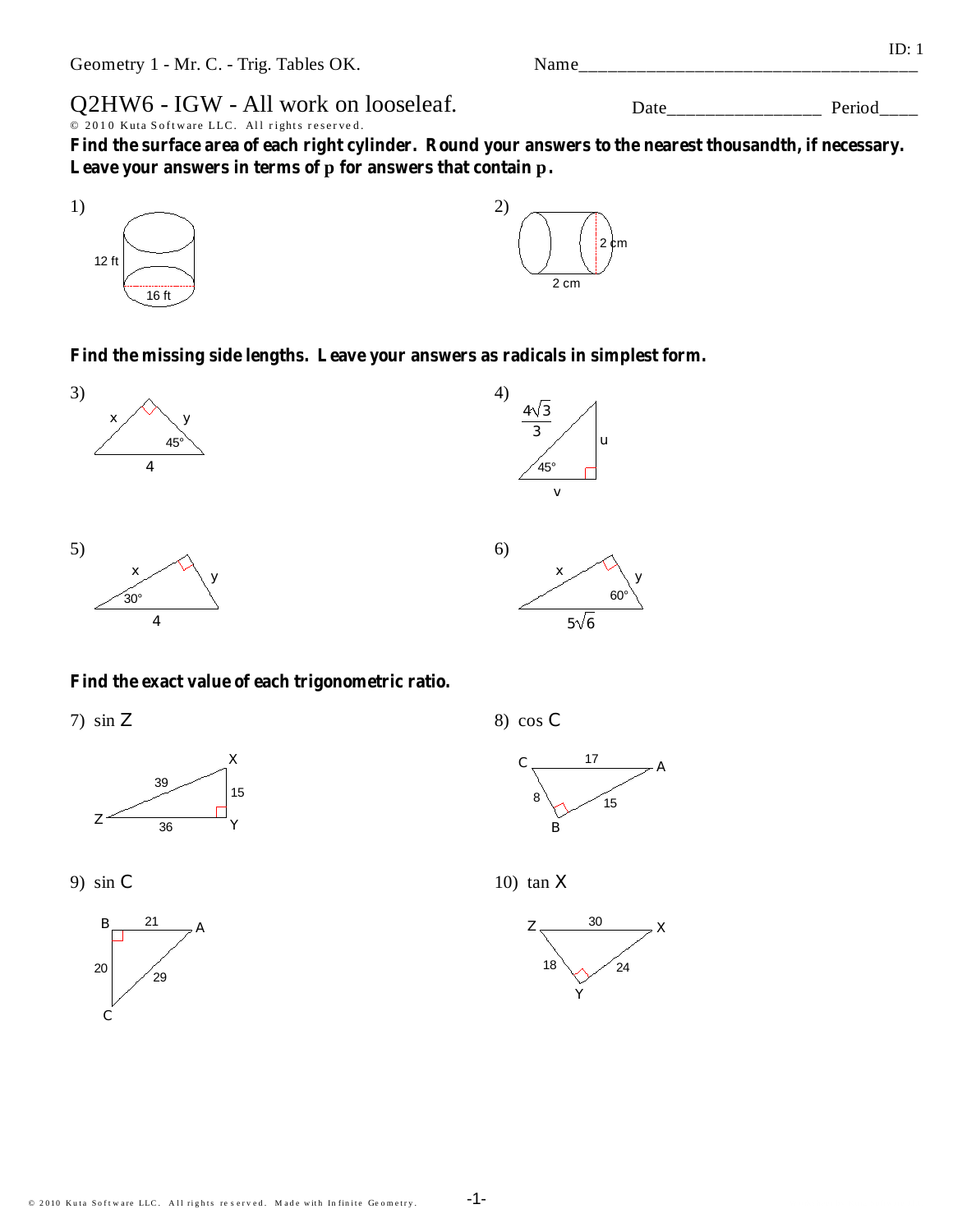## Find the measure of the indicated angle to the nearest degree.









## Find each angle measure to the nearest degree.

|  |  |  | 15) $\sin U = 0.6820$ |
|--|--|--|-----------------------|
|--|--|--|-----------------------|

16)  $\cos U = 0.6018$ 

17)  $\cos Z = 0.4540$ 

18)  $\cos Z = 0.4067$